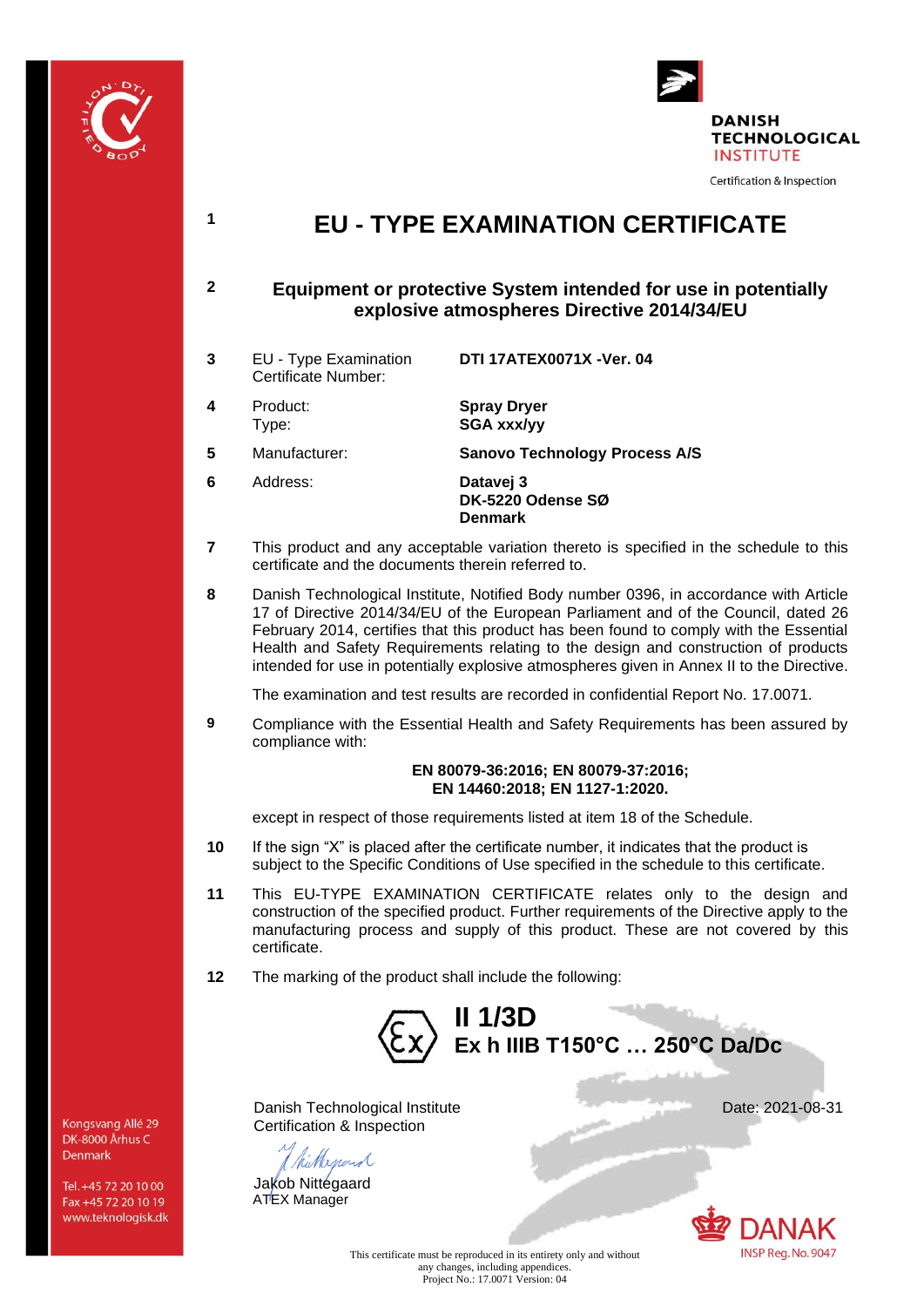



## **<sup>13</sup> Schedule**

### **<sup>14</sup> Certificate Number DTI 17ATEX0071X - Ver. 04**

#### **15 Description of Product**

The SANOVO Gentle-Air Spray Drying Chamber is designed for use with egg liquid products or other similar liquid food ingredients.

The spray dryer chamber is of the horizontal type and are generally smaller than other dryers with the same capacity and can often be installed in an existing building.

Versions: **SGA xxx/yy** Where: xxx: 50, 100, 150, 180, 225 or 300, and yy: 02, 04, 06, 09 or 12.

Where: xxx is the size and yy is the number of nozzles.

The T-code is the maximum air / surface temperature in the cabinet and depending of the product the dryer is design for. T-code may be between T150 ºC and T250 ºC, and for the actual dryer design the Tcode is included in the marking.

**Specifications** 

The dryer may only be used according to manufacturer's specifications for the actual dryer. Each dryer is optimised for the actual explosion safety data for the specified powder.

Safety data in the manual shall include: Dust group IIIB, MIE  $\geq 10$  m joule,  $MITdc > XXX<sup>o</sup>C$ . MITdl  $>$  xxx  $^{\circ}$ C, Kst ≤ xxx bar\*meter/sec, Pmax ≤ xx bar, Pred, max  $\leq 0.3$  bar Tsi ≥ xxx  $^{\circ}$ C, Burning class 1-3

The number of Q-boxed is determined by the volume of the box and by Kst multiplied by Pmax. worth filling as

| Version   | Number of Q-boxes | Kst x Pmax [bar x m-bar/s] |
|-----------|-------------------|----------------------------|
| SGA300/12 | 14                | $≤ 1287$                   |
| SGA300/12 | 15                | $≤ 1386$                   |
| SGA300/12 | 16                | $≤ 1467$                   |
| SGA225/9  | 09                | $\leq 1251$                |
| SGA225/9  |                   | $\leq 1530$                |
| SGA225/9  | 12                | $\leq 1663$                |
| SGA180/9  |                   | $≤ 1089$                   |
| SGA180/9  |                   | $\leq 1494$                |

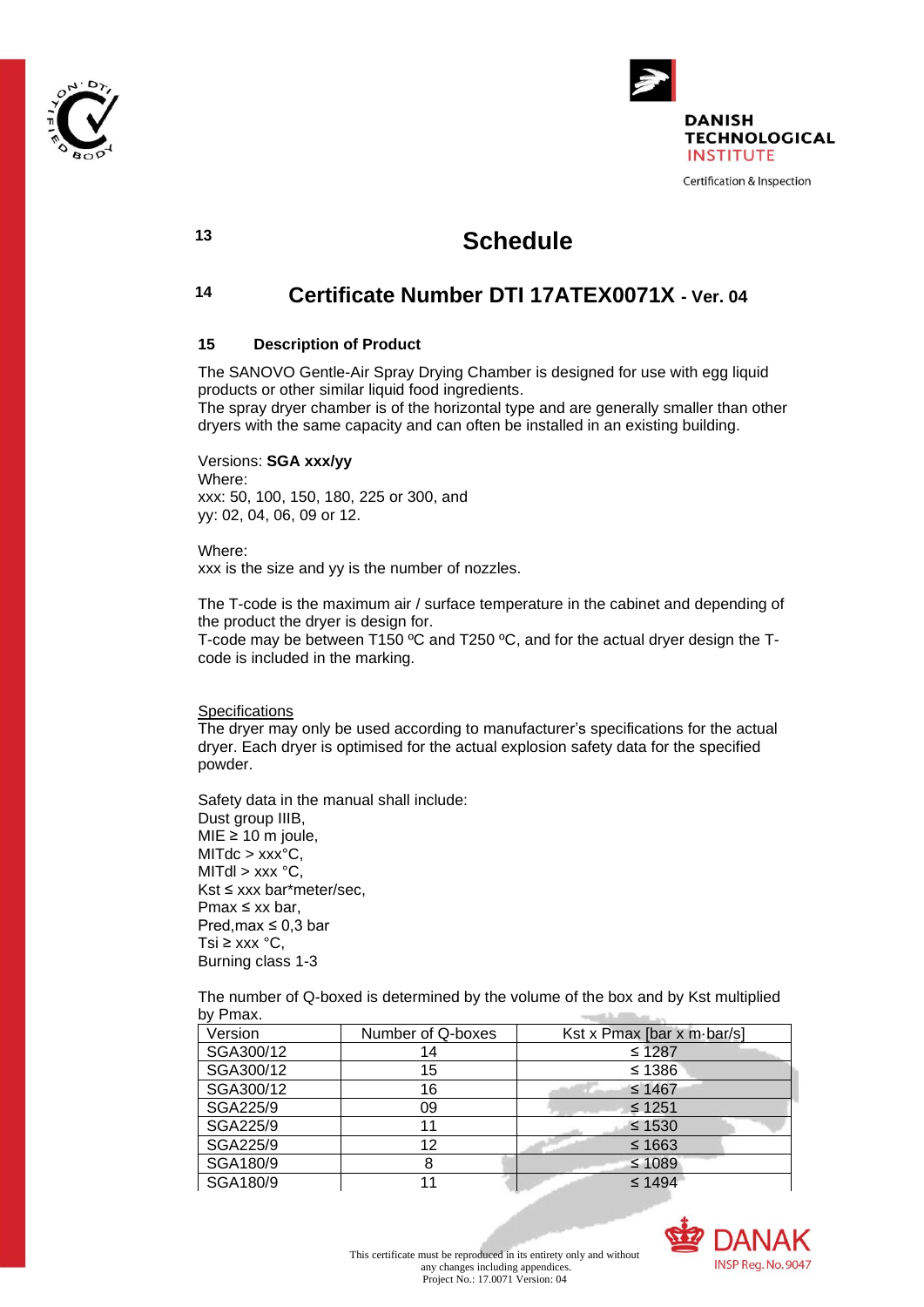



Certification & Inspection

| SGA180/9       | 12 | ≤ 1629      |
|----------------|----|-------------|
| SGA 150/6      | 8  | $≤ 1068$    |
| SGA 150/6      |    | $≤ 1512$    |
| SGA 150/6      | 12 | $≤ 1647$    |
| SGA100/4       | 5  | ≤ 0846      |
| SGA100/4       |    | $≤ 1107$    |
| SGA100/4       |    | $\leq 1359$ |
| <b>SGA50/2</b> | 3  | $\leq 0792$ |
| <b>SGA50/2</b> | 5  | $≤ 1332$    |
| <b>SGA50/2</b> |    | $≤ 1593$    |

Ambient temperature (outside): -20 ºC ≤ Tamb ≤ +40 ºC

#### Assembly instructions

The manufacturer's instruction manual containing assembly and maintenance instructions should be followed.

#### **16 Report Number**

Assessment report reference 17.0071 version 04.

#### **17 Specific Conditions of Use**

- All electrical equipment mounted on the spray dryer shall be certified / evaluated in adequacy with the installed zone and according to harmonized standards under the ATEX directive 2014/34/EU.
- The electrical equipment shall be installed according to EN60079-14 and to any local electrical installation requirements.
- When the dryer is equipped with Q-boxes for venting the dryer in case of internal explosion, the free room net volume, where the dryer is installed, shall be maintained doing lifetime. See manufacturer manual.
- When dryer is equipped with relief panels for venting the dryer in case of internal explosion, the relief panels shall be ventilated to the outside. Safety area around the outlet shall be specified.
- The hot air into the dryer shall come from a source where there are no risk of sparks or glowing particles.
- The area around the dryer shall be cleaned regularly, so there is no risk of explosive atmosphere, during normal operation. The procedure for housekeeping shall be good, according to EN/IEC60079-10-2:2015 Annex B, saying that the dust layers shall be kept to a negligible thickness (<< 1mm) or non- existent.
- In the classified area around the dryer there may not be installed equipment or other items there can contribute to the zone classification.

#### **18 Essential Health and Safety Requirements**

In addition to the Essential Health and Safety Requirements (EHSRs) covered by the standards listed at item 9, the following are considered relevant to this product, and